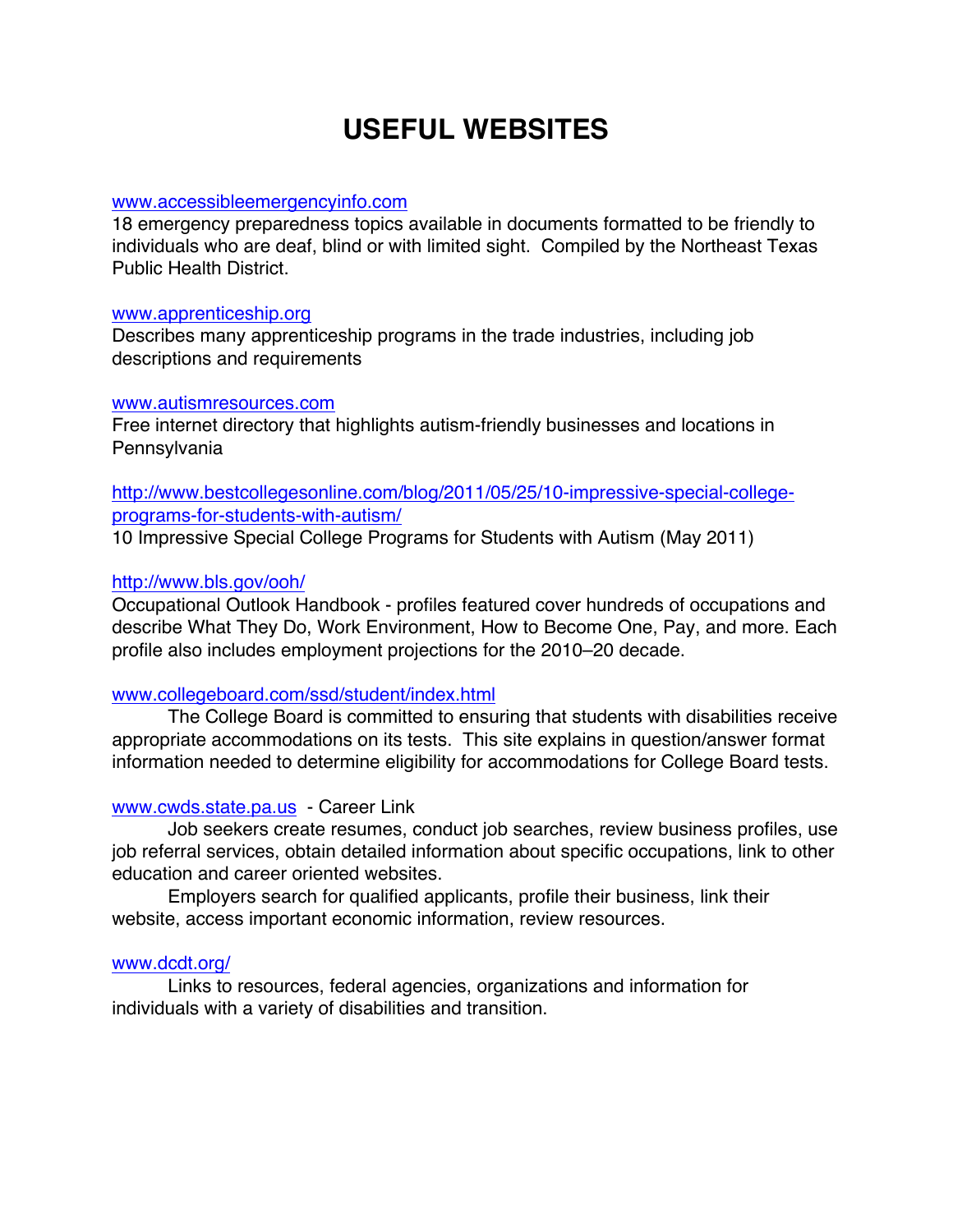## www.disabilities.temple.edu/atlend

Pennsylvania's Assistive Technology Lending Library is a free service that loans assistive technology devices to people with disabilities. It's available to Pennsylvanians of all ages and disabilities.

## www.disabilityresources.org

Disseminates information about disability resources to libraries, disability organizations, health and social service professionals, consumers and family members, through publications, an online "webwatcher" and customized services such as workshops and speakers.

## www.disabilityworld.org

A web-zine of international disability news and views, in English and in Spanish.

## www.dli.state.pa.us/hgac

Hiram G. Andrews Center 814-255-8200 727 Goucher Street Johnstown, PA 15905 Provides a comprehensive program of services featuring the integration of education on campus at the Commonwealth Technical Institute (CTI), counseling, evaluation, and physical restoration in a barrier-free environment.

## www.eric.ed.gov

An online digital library of education research and information, ERIC provides ready access to education literature to support the use of educational research and information to improve practice in learning, teaching, educational decision-making, and research.

#### www.experiencecle.com

"Helping students with special needs experience independence and transition into a life full of opportunity."

## www.fairhousing.com

The National Fair Housing Advocate Online is a resource designed to serve both the fair housing advocacy community and the general public with timely news and information regarding the issues of housing discrimination.

## www.going-to-college.org

A resource for teens with disabilities which provides information about participating in college life with a disability. It's designed for high school students and provides video clips, activities and additional resources that can help students get a head start in planning for college.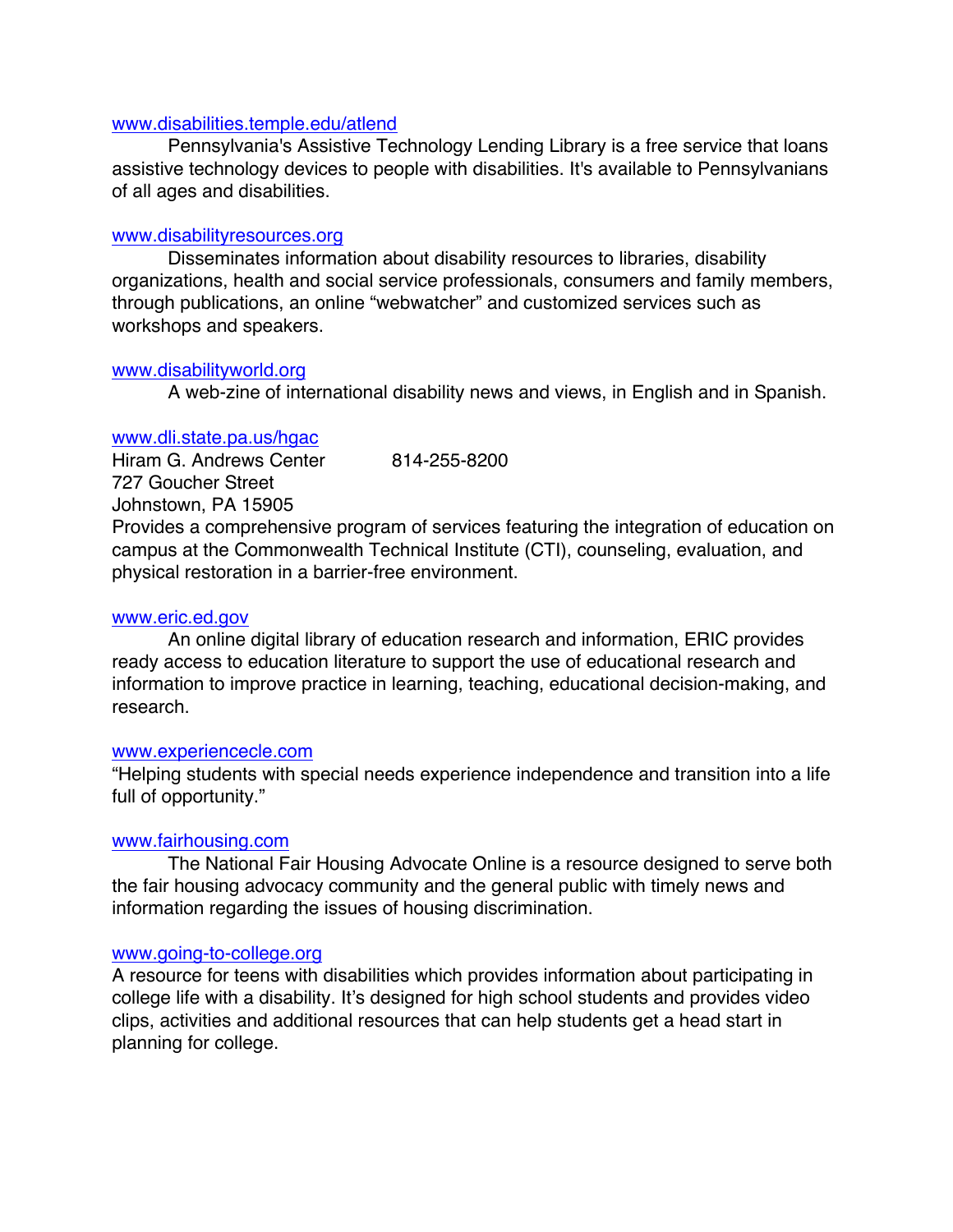#### www.heath.gwu.edu

The HEATH Resource Center of The George Washington University, Graduate School of Education and Human Development, is an online clearinghouse on postsecondary education for individuals with disabilities. The HEATH Resource Center gathers and disseminates information to help people with disabilities reach their full potential through post secondary education and training.

## www.hud.gov/offices/fheo/disabilities

Resources for people with disabilities from the U.S. Department of Housing and Urban Development.

#### www.ici.umn.edu

Institute on Community Integration has a mission to improve the community services and social supports available to individuals with developmental and other disabilities and their families throughout the United States and abroad.

## http://kaarme.com/Learning\_Disability\_College\_Programs

Identifies post secondary schools and scholarships for students with Learning Disabilities.

## www.ldonline.org/indepth/transition.html

LD OnLine seeks to help children and adults reach their full potential by providing accurate and up-to-date information and advice about learning disabilities and ADHD. The site features hundreds of helpful articles, multimedia, monthly columns by noted experts, first person essays, children's writing and artwork, a comprehensive resource guide, very active forums, and a Yellow Pages referral directory of professionals, schools, and products. One section of the website pertains to transition issues.

#### www.loc.gov/nls

National Library Service for the Blind and Physically Handicapped

## www.mossresourcenet.org

MossRehab Resource Net provides Information and resources for the disabled traveler, including airlines, trains, buses, cruise lines, driving, travel agents, tourism offices and more; provides disability fact sheets with related to specific disabilities; general resources about Assistive Technology, Caregiving, Computers, Employment, Sports and more.

#### www.ncset.org

NCSET coordinates national resources, offers technical assistance, and disseminates information related to secondary education and transition for youth with disabilites in order to create opportunities for youth to achieve successful futures.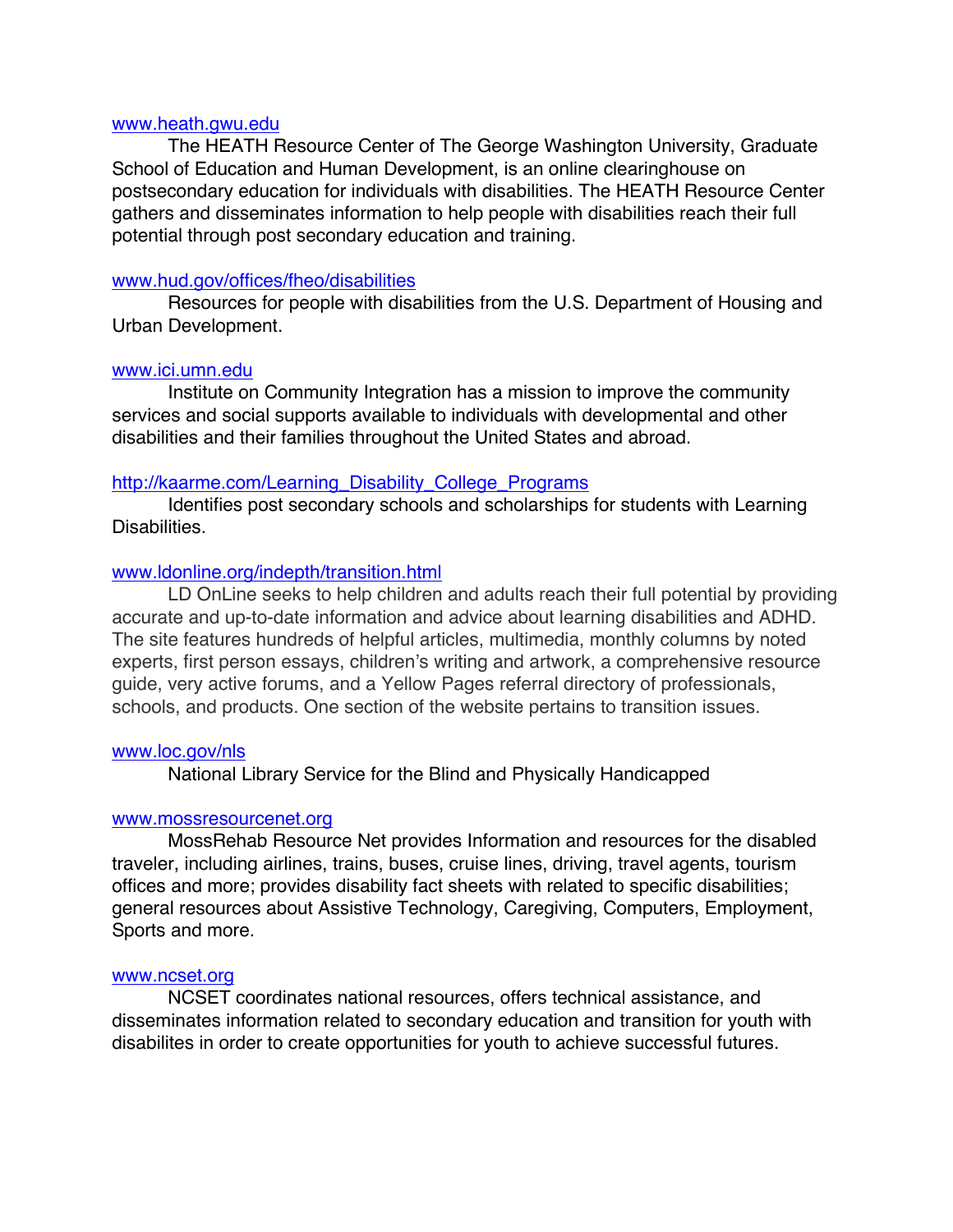#### www.nidcd.nih.gov

National Institute on Deafness and other Communication Disorders is one of the National Institutes of Health. It is mandated to conduct and support biomedical and behavioral resource training in the normal and disordered process of hearing, balance, smell, taste, voice, speech, and language. It is a centralized source of information about deafness and hearing loss. Includes lists of organizations serving people who are deaf and hard of hearing and other resource materials.

#### www.nsttac.org

The National Secondary Transition Technical Assistance Center (NSTTAC) disseminates information to state personnel, practitioners, researchers, parents, and students regarding effective transition education and services that improve post-school outcomes.

#### www.oneplaceforspecialneeds.com

An information network and social community that allows parents and disability groups to share resources and make connections with special needs families in their own neighborhood. Also includes information about products, programs and services.

#### www.online.onetcenter.org

Maintained by the Department of Labor, The O\*Net System serves as the nation's primary source of occupational information, providing comprehensive information on key attributes and characteristics of workers and occupations.

#### www.opfund.org

The Orthotic and Prosthestic Assistance Fund supports individuals served by the orthotic and prosthetic community in enjoying the rewards of personal achievement, physical fitness and social interaction. Offers local sport programs.

#### www.pacer.org

The Parent Advocacy Coalition for Educational Rights website contains information on students' transition to work and employment strategies for youth and adults with disabilities.

#### www.partnersinpolicymaking.com/employment

Partners in Employment is a self-study course designed to help people with developmental disabilities find meaningful jobs and jumpstart their careers.

#### www.pepnet.org

National network of regional centers providing resources, information, in-service training, and expertise to enhance post-secondary educational opportunities for individuals who are deaf or hard of hearing and their families.